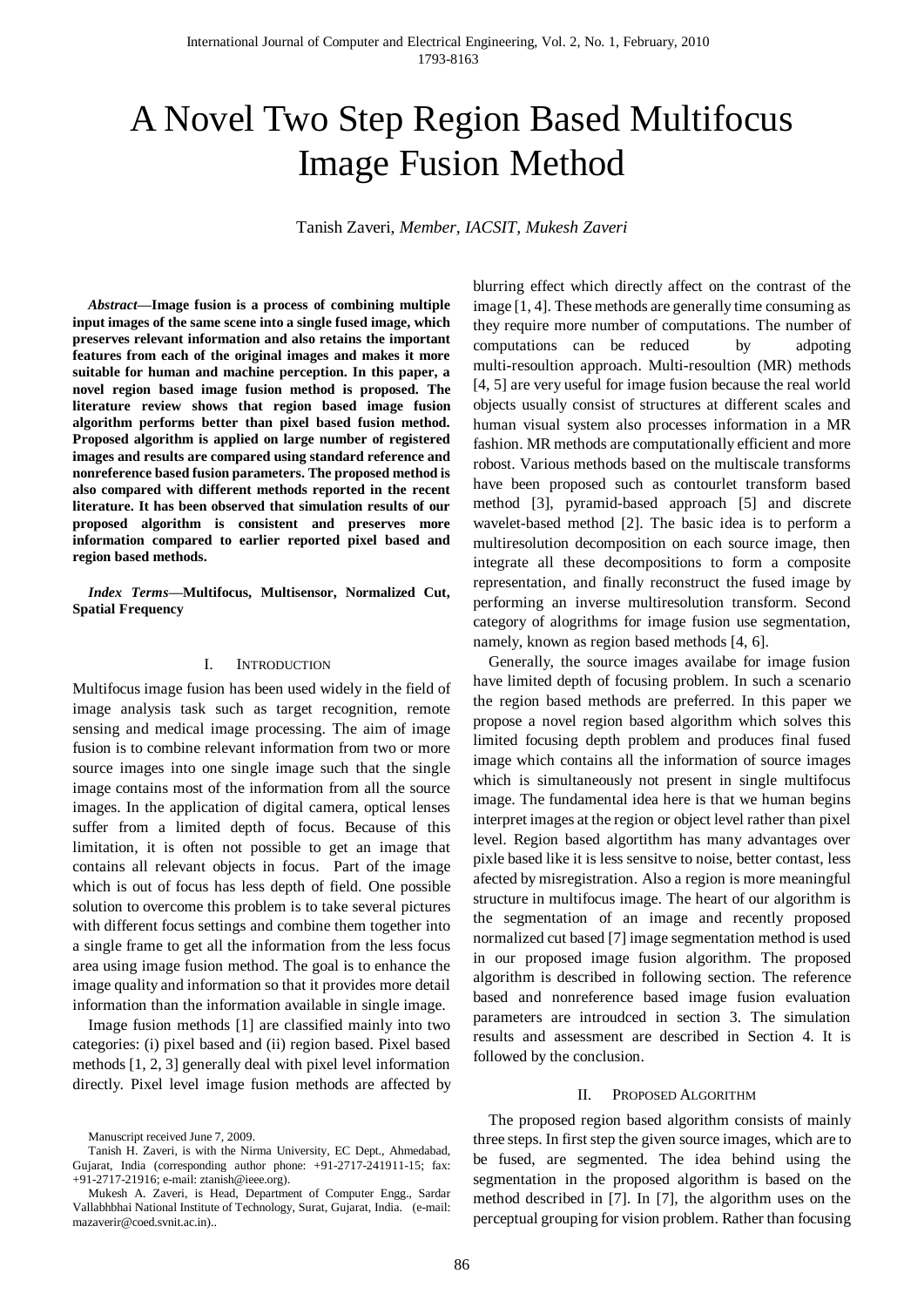on local features, our approach aims at extracting the global information of an image. In the proposed method, the image segmentation process is treated as a graph partitioning problem. A novel global criterion, normalized cut, is used for segmenting the graph [11].



Figure.2 (a) input image with focus on right (IA) (b) input image with focus on left (IB) (c) Segmentation on IA (d) Segmentation on IB The output of the segmentation step is the heart of the proposed method as the whole implementation is based on the segmented region. Even very small change in segmentation result can bring a huge difference to the final result. For example, the two source images, namely, IA and IB, having different focused points are segmented using normalized cuts algorithm in first step. In source image IA, the right clock is focused where left clock is unfocused. First step gives an ideal segmentation of unfocused part in the image. It can be seen clearly from Fig. 2 (c) and (d). The algorithm perfectly segments the left clock into two regions depending on clock hand position. Similarly, when image IB is segmented, the algorithm perfectly segments right clock into three regions depending on clock hand position. One of the major advantages of normalized cut based segmentation is that even if user increases the number of thresholds in segmentation algorithm, the resultant segmented image contains the same number of region as in unfocused area so it allows user to use more number of region in focused area. Block diagram of proposed method is shown in the Fig. 1. Once the input images are partitioned using normalized cut segmentation algorithm, the second step is to create the first level of fused image using fusion rules-1.

In this step, fusion rule-1 is applied on all the regions extracted from both images and first level fused image Irl1 is reconstructed. The fusion rule-1 is based on spatial frequency (SF) which is explained later in this section. SF of extracted regions of from Image IA and IB is defined as *SF<sup>A</sup>* and *SF<sup>B</sup>* respectively which is computed and compared using following rule. The fusion rule-1 is defined as

$$
I_{f1n} = \begin{cases} R_{An} & SF_{An} \ge SF_{Bn} \\ R_{Bn} & SF_{An} \le SF_{Bn} \end{cases}
$$
 (1)

Here, n represents region number and the range of n depends on the number of segmented regions available after applying segmentation algorithm. If the number of regions is

**i** than  $n = 1, 2, 3...$  *I*. *IfIn* is a resultant intermediate fused image after all  $n<sup>th</sup>$  fused regions are extracted by applying fusion rule-1. Regions extracted from images IA and IB are represented as *RAn* and *RBn* respectively. Merge all the regions to generate intermediate fused image Irl1 and Irl2 as shown in the Figure 2. Irl1 is generated using the segmented regions based on image IA where the left clock is unfocused but in the image Irl1 the left clock is focused and moreover, the other parts of image also giving better information than original. Similarly Irl2 will have right clock totally in focus. It is followed by the last step where the second level of fusion rules are applied which gives the final fused image so in order to get better fused image both the energy and SF image quality parameters are used to define fusion rule-2. The images, Irl1 and Irl2, are segmented using the same regions extracted while considering input image IA. Image fusion rule-2 is applied on all the regions of image Irl1 and Irl2. The fusion rule-2 is defined as

$$
I_{fuse} = \begin{cases} I_{rl1} & SF_{An} \ge SF_{Bn} \& E_{An} \ge E_{Bn} \\ I_{rl2} & SF_{An} < SF_{Bn} \& E_{An} < E_{Bn} \\ (I_{rl1} + I_{rl2}) / 2 & else \end{cases}
$$
(2)

Finally, the fused image, namely, *Ifuse* is generated by merging all the extracted regions using fusion rule-2. The fusion rule-1 and fusion rule-2 are formulated based on two parameters, namely, the spatial frequency and energy. The reason to choose these parameters is that the spatial frequency indicates the clarity of image [9] and energy indicates activity level in image. Spatial frequency is an important indication to measure the image details. The higher the image details more are the SF. The spatial frequency is defined as

$$
SF = \sqrt{RF^2 + CF^2}
$$
 (3)

Energy is also used to measure the overall activity level of an image, which is also an important indication to measure the image details. The energy for image F of size M x N is defined as

$$
E = \sum_{i=1}^{M} \sum_{j=1}^{N} [F(i, j)]^2
$$
 (4)

As described above, the proposed image fusion method uses only the regions to generate resultant image and it never uses an individual **pixel** and hence, the proposed method is able to overcome all the problems of pixel based image fusion methods.

## III. EVOLUTION CRITERIA FOR FUSED IMAGE

Any image fusion algorithm can be assessed using two categories of performance measurements parameters which are subjective and objective which may further divided into

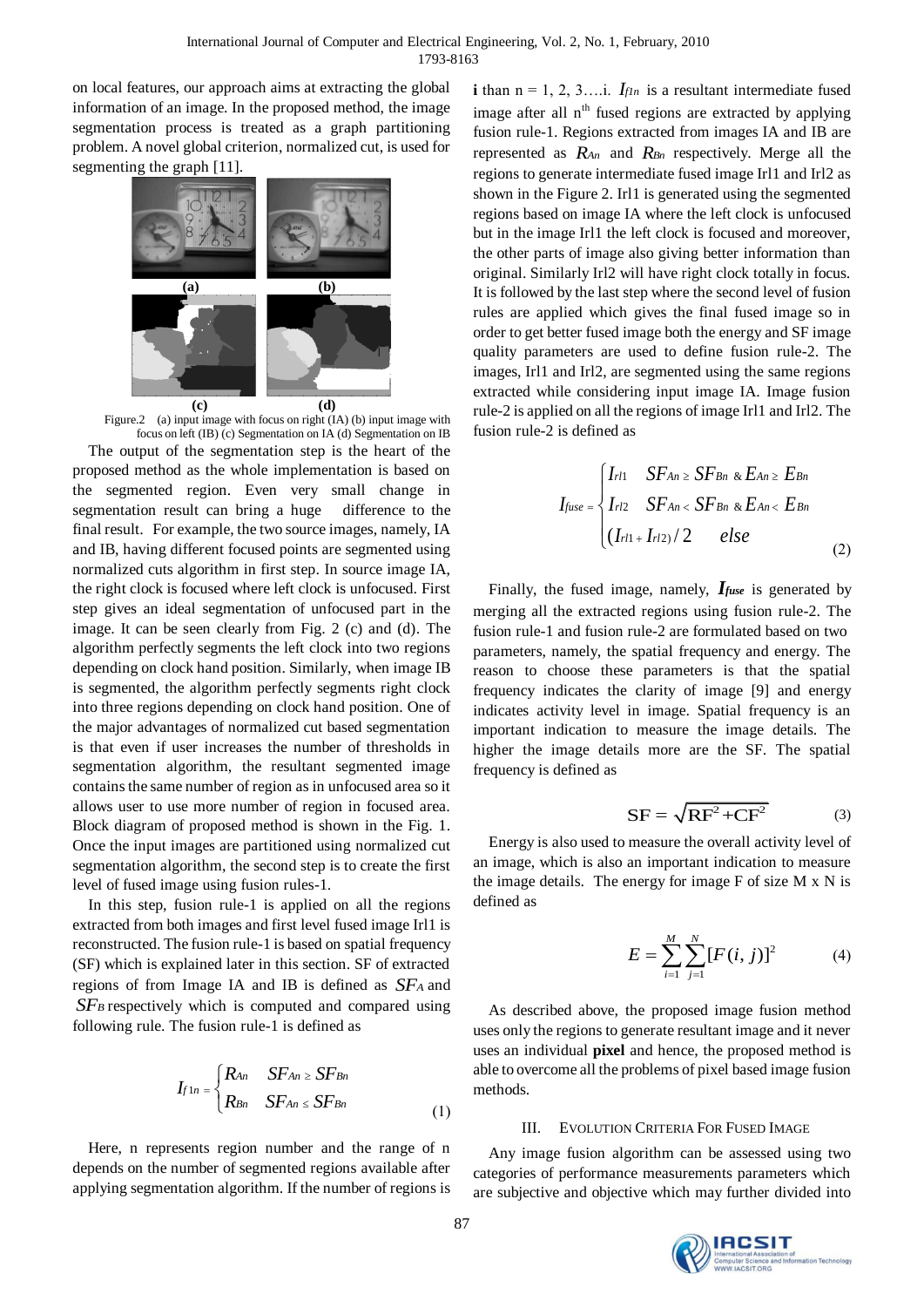reference [10] and non reference quality assessment parameters [10]. Subjective indices rely on the ability of people's comprehension and are hard to come into application. While objective indices can overcome the influence of human vision, mentality and knowledge, and make machines automatically select a superior algorithm to accomplish the mission of image fusion. Objective indices can be divided into three categories based on subjects reflected. One category reflects the image features, such as entropy, spatial frequency and gradient [3]. The second reflects the relation of the fused image to the source images, such as mutual information. The third reflects the relation of the fused image to the reference image, such as cross entropy, correlation coefficient, Root mean square error (RMSE). We have used each category of fusion parameter to evaluate our final fused image.

# *A. Reference Based Image Fusion Parameters*

Most widely used reference based image fusion performance parameters are Entropy, Structural similarity Matrix (SSIM), Quality Index (QI), Mutual Information (MI), Root mean square error (RMSE).

# *1) Root mean square error*

The Root mean square error (RMSE) is well known parameter to evaluate fused image. It represents amount of deviation present in fused image compared to reference image [10]. The RMSE is calculated between fused image F

and standard reference image R which is defined as  
\n
$$
RMSE = \sqrt{\frac{\sum \sum [R(i,j)-F(i,j)]^2}{MN}}
$$
\n(5)

# *2) Mutual Information*

Mutual information (MI) indices also used to evaluate the correlative performances of the fused image and the reference image as explained in [9]. Let *A* and *B* be two random variables with marginal probability distributions  $P_A(a)$  and  $P_B(b)$ , and joint probability distribution  $P_{AB}(a,b)$ ,

mutual information is defined as  
\n
$$
MIr_{AB} = \sum P_{AB}(a,b).log \frac{P_{AB}(a,b)}{P_A(a)P_B(b)}
$$
\n(6)

A higher value of mutual information (MI) indicates that the fused image contains fairly good quantity of information presented in fused image compared to reference which is defined as MIr. A higher value of mutual information (MIr) represents more similar the fused image compared to reference image.

The structural similarity index measure (SSIM) proposed by Wang and Bovik [9] is based on the evidence that human visual system is highly adapted to structural information and a loss of structure in fused image is indicating amount of distortion present in fused image. It is designed by modeling any image distortion as a combination of three factors; loss of correlation, radiometric distortion, and contrast distortion as mention in [8, 9]. The dynamic range of SSIM is [-1, 1]. The higher the value of SSIM indicates more similar structures in fused and reference image. If two images are identical, the similarity is maximal and equals 1.

# *B. Non Reference Based Image Fusion Parameter*

The Mutual information (MI), the objective image fusion performance metric  $Q^{AB/F}$ , spatial frequency (SF) [10] and entropy [10] are important image fusion parameters to evaluate quality of fused image when reference image is not available. MI described in A.2 & in (6) can also be used to evaluate fused images without the reference image by computing the MI between source image IA and fused image IFUSE called as  $I_{AF}$  and similarly find  $I_{BF}$  using image IB as a source image and calculate total MI as defined by

$$
M = I_{AF} + I_{BF} \tag{7}
$$

*1) Objective Image Fusion Performance Measure* The goal in pixel level image fusion is to combine and preserve in a single output image all the "important" visual information that is present in a number of input images. Thus an objective fusion measure should (i) extract all the perceptually important information that exists in the input images and (ii) measure the ability of the fusion process to transfer as accurately as possible this information into the output image. In this work we associate important visual information with the "edge" information that is present in each pixel of an image. Notice that this visual to edge information association is supported by Human Visual System [8] studies and is extensively used in image analysis and compression systems.

The objective image fusion performance metric QAB/F which is proposed by Xydeas and Petrovic [8] reflects the quality of visual information obtained from the fusion of input images and can be used to compare the performance of different image fusion algorithm. Furthermore, by evaluating the amount of edge information that is transferred from input images to the fused image, a measure of fusion performance can be obtained. Consider two input images A and B, and a resulting fused image F. Note that the following methodology can be easily applied to more than two input images. A Sobel edge operator is applied to yield the edge strength g(n,m) and orientation  $\alpha(n,m)$  information for each pixel  $p(n,m)$ ,  $1 \le n \le$ N and  $1 \le m \le M$ . Thus for an input image A edge strength  $g(n,m)$  and orientation  $\alpha(n,m)$  is defined as [8].

$$
g_A(n,m) = \sqrt{s_A^x(n,m)^2 + s_A^y(n,m)^2}
$$
 (8)

$$
\alpha_A(n,m) = \tan^{-1}\left(\frac{s_A^y(n,m)}{s_A^x(n,m)}\right)
$$
(9)

Where  $S_A^x$  $s_A^x(n,m)$  and  $s_A^y$  $s_A^y(n,m)$  are the output of the

horizontal and vertical Sobel templates centered on pixel p(n,m) and convolved with the corresponding pixels of image A. The relative strength and orientation values of  $G^{AF}(n,m)$  and  $A^{AF}(n,m)$  of an input image A with respect to F are formed as [7]. SF is defined in the proposed algorithm section II. The entropy is also used to evaluate fused image as described below

below  
\n
$$
G^{AF}(n,m) = \begin{cases} \frac{g_F(n,m)}{g_A(n,m)}, \text{if } g_A(n,m) > g_F(n,m) \\ \frac{g_A(n,m)}{g_F(n,m)}, \text{otherwise} \end{cases}
$$
\n(10)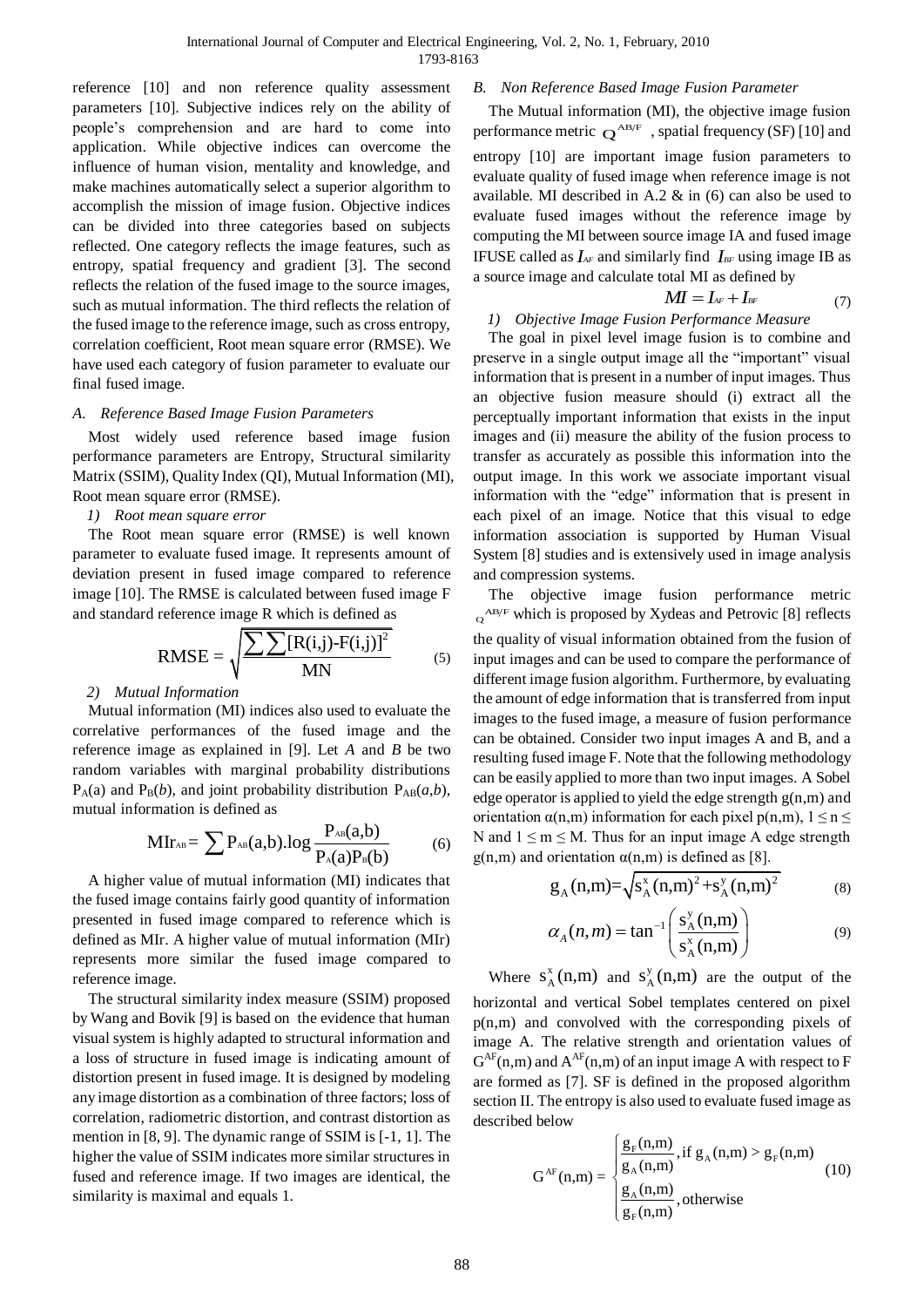International Journal of Computer and Electrical Engineering, Vol. 2, No. 1, February, 2010 1793-8163

$$
A^{AF}(n,m) = \frac{\left| \left| \alpha_A(n,m) - \alpha_A(n,m) \right| - \pi/2 \right|}{\pi/2}
$$
(11)

These are used to derive the edge strength and orientation preservation values

$$
Q_g^{AF}(n,m) = \frac{\Gamma_g}{1 + e^{K_g(G^{AF}(n,m) - \sigma_g)}}
$$
(12)

$$
Q_{\alpha}^{AF}(n,m) = \frac{\Gamma_g}{1 + e^{K\alpha(A^{AF}(n,m) - \sigma_{\alpha})}}
$$
(13)

 $Q_g^{AF}(n,m)$  and  $Q_\alpha^{AF}(n,m)$  model perceptual loss of information in F, in terms of how well the strength and orientation values of a pixel  $p(n,m)$  in A are represented in the fused image. The constants Γ<sub>g</sub>, κ<sub>g</sub>, σ<sub>g</sub> and Γ<sub>α</sub>, κ<sub>α</sub>, σ<sub>α</sub> determine the exact shape of the sigmoid functions used to form the edge strength and orientation preservation values, see equations (12) and (13). Edge information preservation

see equations (12) and (13). Edge information preservation  
values 
$$
{}_{Q}{}^{AB/F}
$$
 is then defined as  

$$
Q^{AB/F} \text{ (n,m)} = \frac{\sum_{n=1}^{N} \sum_{m=1}^{M} Q^{AF}(n,m) w^{A}(n,m) + Q^{BF}(n,m) w^{B}(n,m)}{\sum_{i=1}^{N} \sum_{j=1}^{M} (w^{A}(i,j) + w^{B}(i,j))}
$$
(14)

Where

$$
w^A(i,j) = [g_A(n,m)]^L
$$

and  $w^B(i,j) = [g_B(n,m)]^L$  weights are function of edge strength. We have considered L is constant 1. The range of  $Q^{AF}$  is  $0 \le Q^{AF}(n,m) \le 1$ . A value of 0 corresponds to the complete loss of edge information, at location (n,m), as transferred from source image A to fused image F.

# *2) Information Entropy*

Entropy is an index to evaluate the information quantity contained in an image. The entropy of the fused image F is defined as

$$
E = -\sum_{i=0}^{L-1} p_i(f) log_2 p_i(f) \qquad (15)
$$

Where p is the normalized histogram of the fused image to be evaluated in our case it is IFUSE, L is maximum value for a pixel in the image which defines the total of grey levels. The entropy issued to measure the overall information in the fused image. The larger the entropy value better the fusion results. The simulation results are discussed in detail in the next section.

# IV. SIMULATION RESULT AND ASSESSMENT

The proposed algorithm has been implemented on Matlab 7 and tested on 20 sets of reference based and 5 sets of nonreference based multifocus images.







Figure.4 Pepsi Image (a) Input image (IA) (b) Input image (IB) (c) Segmentation on IA (d) Segmentation on IB (e) Final fused image using proposed method (Ifuse) (f) Region based algorithm (g) Fused image using DWT (h) Fused image using CT

Among all set of images results of two tested images are shown in the Figure 3 and 4. First tested image of size 512 x 512 are shown in the Fig.3 (a)-(b) are book image where reference image is available and other tested image of size 512 x 512 are shown in the Fig.4 (a)-(b) Pepsi image where reference image is not available. Proposed algorithm results are compared with three recently proposed algorithms which are simple region based scheme [7], wavelet transform based scheme [2] and contourlet transform based image fusion scheme [3].



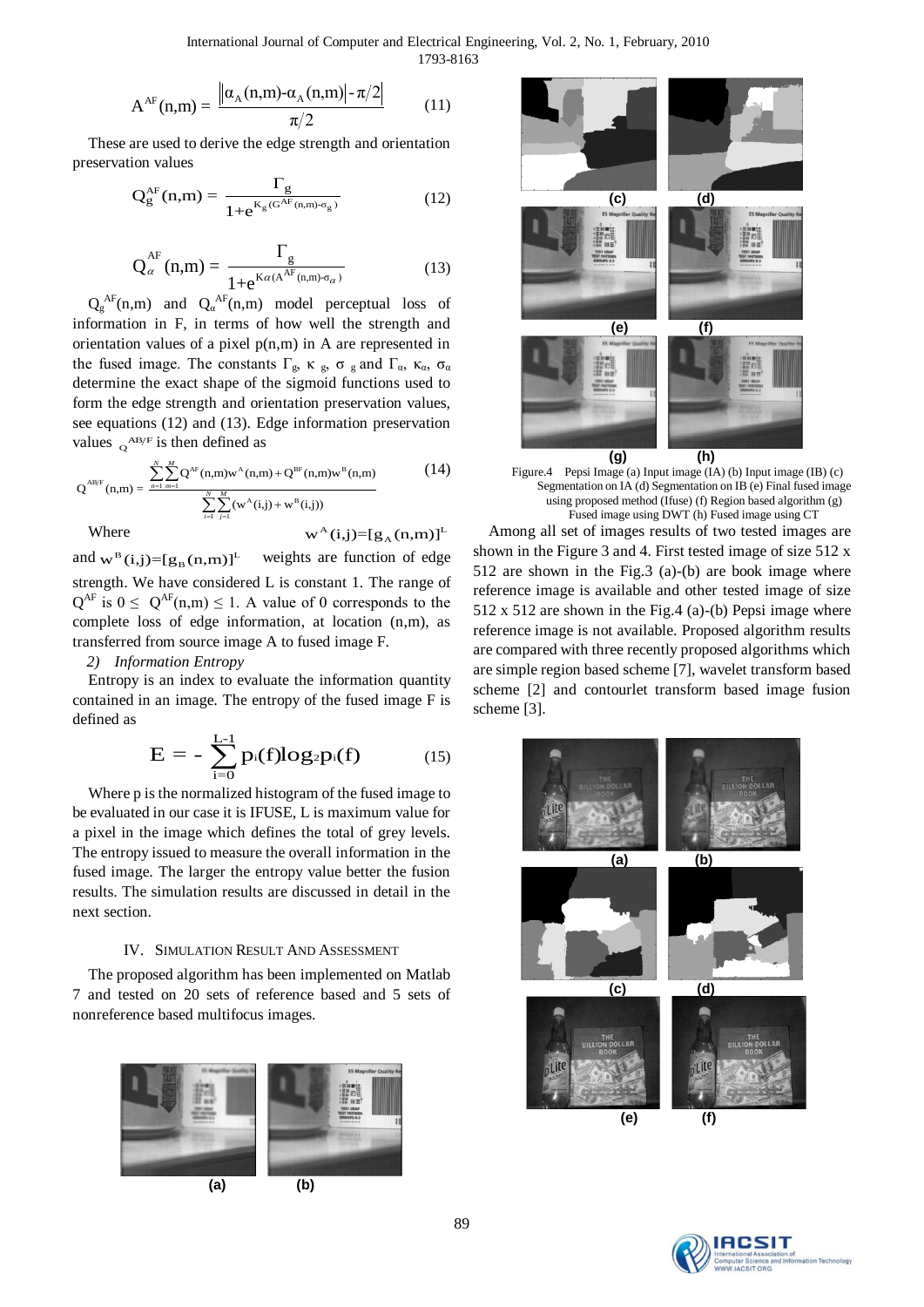| THE<br>BILLION DOLLAR<br>BOOK                                 |                               | THE<br>BILLION DOLLAR<br>BODK |
|---------------------------------------------------------------|-------------------------------|-------------------------------|
| <u>(g)</u>                                                    | (h)                           |                               |
| ite                                                           | THE<br>BILLION DOLLAR<br>BOOK |                               |
|                                                               | (i)                           |                               |
| Figure.3 Book image (a) Input image (IA) (b) Input image (IB) |                               |                               |

Figure.3 Book image (a) Input image (IA) (b) Input image (IB) (c) Segmentation on IA (d) Segmentation on IB (e) Final fused image using proposed method (Ifuse) (f) Region based algorithm (g) Fused image using DWT (h) Fused image using CT (i) Reference image

To validate the performance of proposed algorithm the results are compared using standard nonreference based and reference based parameters which are depicted in Table I and II respectively. It is clearly seen from simulation results shown in Table I and II that both reference and non reference based evaluation parameters are giving better expected values for proposed algorithm compared to all other three algorithms [2, 3, 6]. It is also important to note that as shown in Table I. RMSE of proposed method is much lower compared to other algorithm which indicates that proposed algorithm fused image is very near to the reference image. These results also indicate that both region based algorithm are preserving more information compared to pixel based algorithm. Our proposed method is producing superior results for all the parameters like MIr, QI, RMSE, SSIM, SF,  $Q^{AB/F}$  and MI. The compared methods are analyzed for few parameters in the mention literature [2, 3, 6] from above mention parameters but proposed algorithm is tested for all standard image fusion parameters simultaneously and it is

| TABLE I. |  | REFERENCE BASE PERFORMANCE PARAMETERS |  |
|----------|--|---------------------------------------|--|
|----------|--|---------------------------------------|--|

consistent.

giving better results compared to all other algorithms. It is also tested on many set of images and simulation results are

| <b>Fusion</b>     | <b>Book</b> (with reference)    |                               |            |                             |
|-------------------|---------------------------------|-------------------------------|------------|-----------------------------|
| <b>Parameters</b> | <b>Propose</b><br><b>Method</b> | <b>Region</b><br><b>based</b> | <b>DWT</b> | <b>Contourle</b><br>t Based |
| MIr               | 7.124                           | 6.710                         | 6.233      | 6.520                       |
| ОI                | 0.997                           | 0.981                         | 0.968      | 0.949                       |
| <b>RMSE</b>       | 0.983                           | 6.032                         | 7.911      | 8.178                       |
| <b>SSIM</b>       | 0.991                           | 0.978                         | 0.920      | 0.935                       |

TABLE II. NON REF. BASED PERFORMANCE PARAMETERS

| <b>Fusion</b>    | Pepsi (without reference)        |                        |            |                                   |
|------------------|----------------------------------|------------------------|------------|-----------------------------------|
| <b>Parameter</b> | <b>Proposed</b><br><b>Method</b> | <b>Region</b><br>based | <b>DWT</b> | <b>Contourlet</b><br><b>Based</b> |
| SF               | 13.770                           | 13.620                 | 11.834     | 13.150                            |
| MI               | 6.303                            | 6.028                  | 5.110      | 5.739                             |

#### V. CONCLUSION

The proposed method provides powerful two step framework for image fusion which results in good quality fused image for different categories of source images. From the simulation and results, it is evident that our proposed algorithm preserves more detailed fused images compared earlier reported algorithms. The simulation results also show that instead of directly using individual pixels for the fusion process, the region based approach is giving better results. Proposed algorithm also includes other advantages (1) In the method unfocused area of image provides ideal segmentation so user can increase more number of regions to extract more details from the other focus part of the image (2) Proposed method divided into two steps so two different fusion rules are used at two different stages in single algorithm which is helpful to preserve more information in resultant image and increases the robustness of algorithm. (3) It is less sensitive to noise, misregistration and hardly any blurring effect or change of contrast seen. The results can be improved by testing for different fusion rules and parameters. The segmentation algorithm should be applied two times in the algorithm increases computation time is only a disadvantage of proposed scheme. We need to investigate the effect of different segmentation algorithm in resultant fused image. The algorithm can further extend by applying new fusion rules and their combinations using region based image fusion approach.

#### **REFERENCES**

- [1] G. Piella, "A general framework for multiresolution image fusion: from pixels to regions," Research Report PNA-R0211, CWI, Amsterdam, 2002.
- [2] Anna Wang, Jaijining Sun and Yueyang Guan, "The application to wavelet transform to multimodality medical image fusion," IEEE, 2006.
- **[3]** Miao Qiguang and Wang Baoshul,"A novel image fusion method using contourlet transform,[" Communications, Circuits and Systems](http://ieeexplore.ieee.org/xpl/RecentCon.jsp?punumber=4063797)  [Proceedings, 2006 International Conference on,](http://ieeexplore.ieee.org/xpl/RecentCon.jsp?punumber=4063797) Volume: 1, pp 548-552, 2006.
- [4] Gemma Piella, "A region based multiresolution image fusion algorithm," ISIF, IEEE, 2002.
- [5] Zhong Zhang and Rick Blum,"A categorization of multiscale decomposition based image fusion schemes with a performance study for digital camera application," Proceedings of IEEE, Aug 1999, Vol. 87, pp 1315-1326.
- [6] Shutao Li and Bin Yang,"Multifocus image fusion using region segmentation and spatial frequency," Image and Vision Computing, Elsevier, 26 (2008) 971–979.
- [7] J. Shi and J. Malik,"Normalized cuts and image segmentation," IEEE Transactions on Pattern Analysis and Machine Intelligence 22 (8) (2000) 888–905.
- [8] C.S. Xydeas and V. Petrovic, "Objective image fusion performance measure," Electronics Letters, Vol. 36, No. 4, February 2000, pp 308-309.
- [9] Yin Chen, Rick S. Blum, "A automated quality assessment algorithm for image fusion," Image and vision computing (Elsevier), 2008.
- [10] Zheng Liu and Robert Laganiere, "On the use of phase congruency to evaluate image similarity", IEEE International Conference on Acoustics, Speech and Signal Processing, ICASSP 2006, Vol. 2, pp 937-940.
- [11] Timothee Cour, Florence Benezit, Jianbo Shi, Multiscale Normalized Cuts Segmentation Toolbox for MATLAB, available at http://www.seas.upenn.edu/ ~timothee.